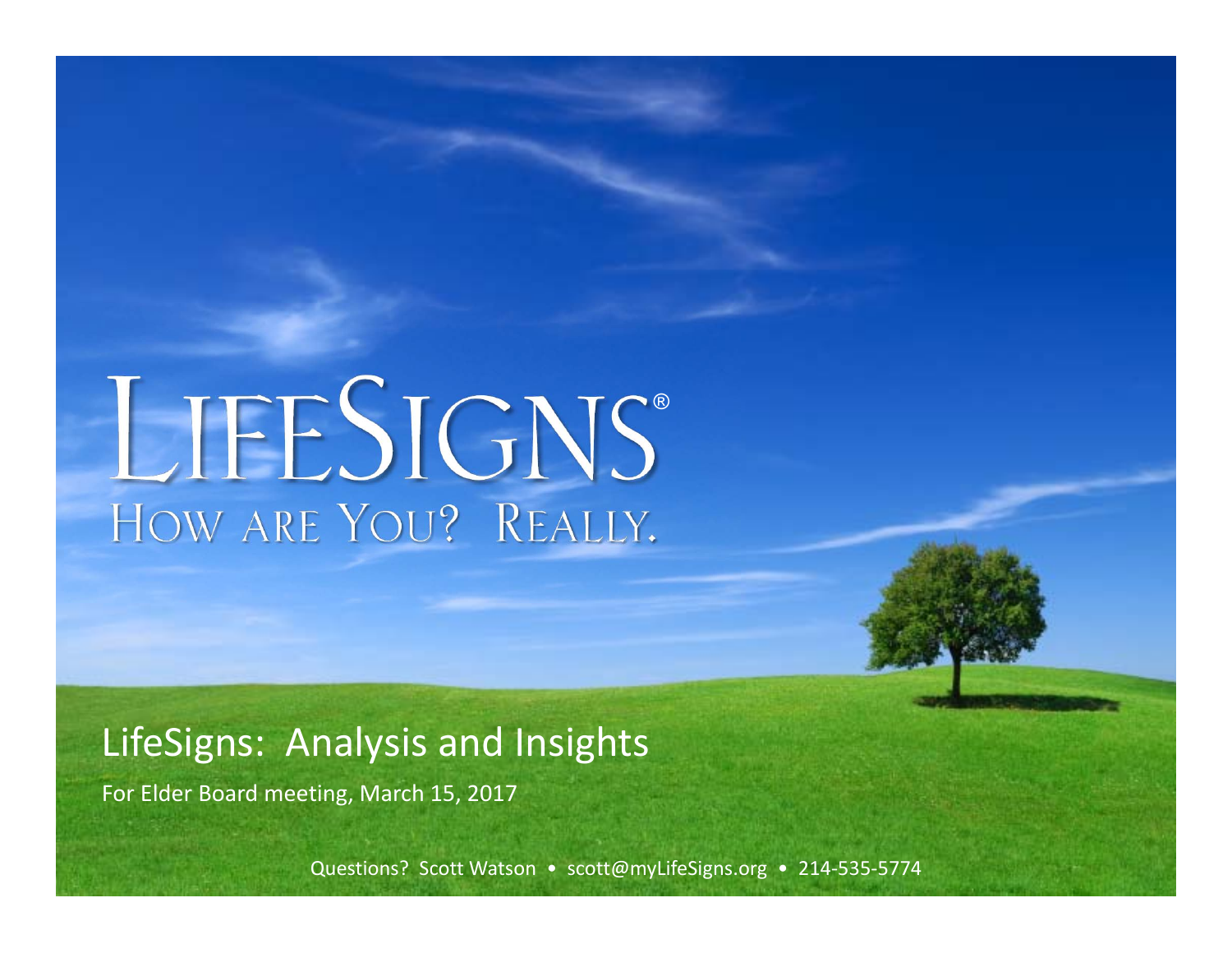

*"I thought it was great because I could really have a conversation with God and feel safe."* – LifeSigns participant

# **LifeSigns is simply two Conversations…**



# **Step #1: The "Vertical Conversation" with God**

*"Search me, O God, and know my heart; test me and know my anxious thoughts. And see if there be any hurtful way in me, and lead me in the everlasting way."* 

– Psalm 139:23-24



# **Step #2: The "Horizontal Conversation" with others**

*"When we get together, I want to encourage you in your faith, but I also want to be encouraged by yours."* – Romans 1:12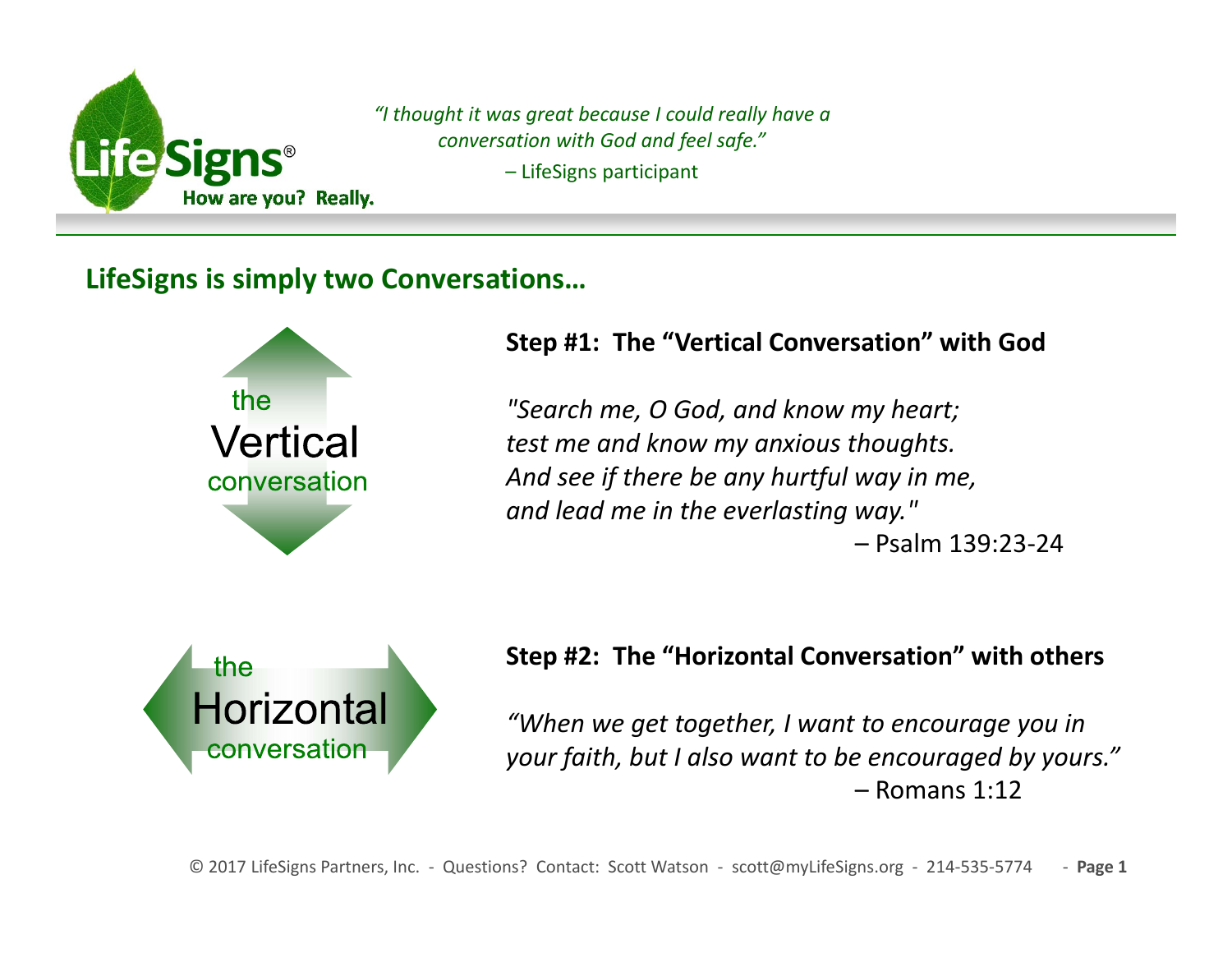

# **LifeSigns Scale: What do the numbers mean?**

- $\mathcal{L}_{\mathcal{A}}$ All questions are positively worded: "How often are you **...** ?" (more is always better)
- $\mathcal{L}_{\mathcal{A}}$ Unit of measure: 0-100% of the time (frequency)

# **The LifeSigns Scale**

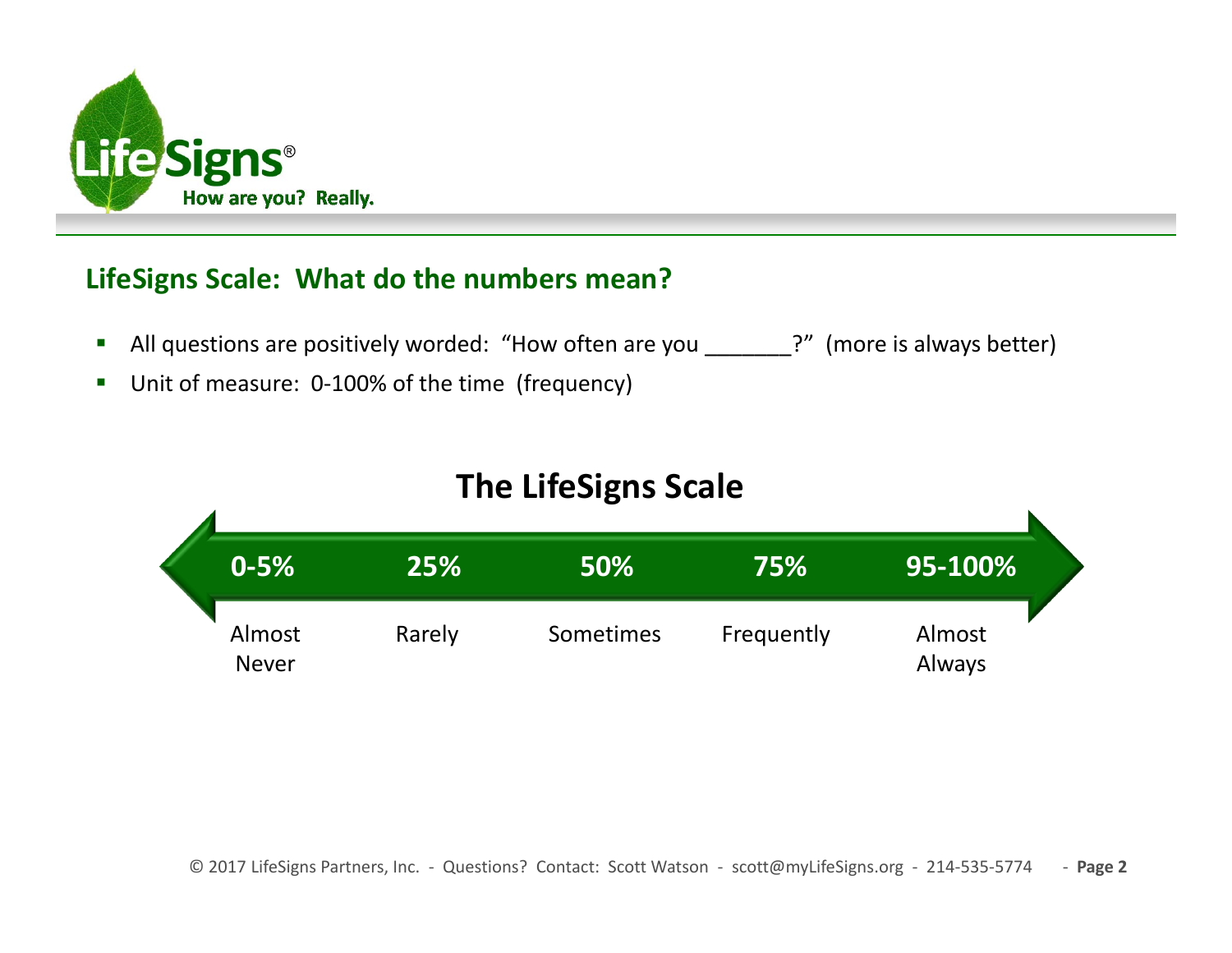

# **Relationships and Community**



#### **43%46%54%63%65%67%**0% 25% 50% 75% 100% Growth: How often are you talking with friends about what you're LEARNING from Scripture? (Spiritual Growth) New Friendships: How frequently do you feel comfortable INITIATING relationships with people who don't know Me? (Evangelism) Accountability: How often do you maintain a healthy level of ACCOUNTABILITY with a friend? (Community) Forgiving Others: When someone hurts you, how often do you quickly let it go? (Community) Authenticity: How often are you able to go deep in relationships and talk about REAL LIFE? (Community) Acceptance: When you've taken a risk to engage in a relationship, how often do you feel LOVED and accepted? (Community) **Relationships: 2017 Ranked Highest to Lowest Almost Rarely Sometimes Often Almost Never** Always Below Average Above Average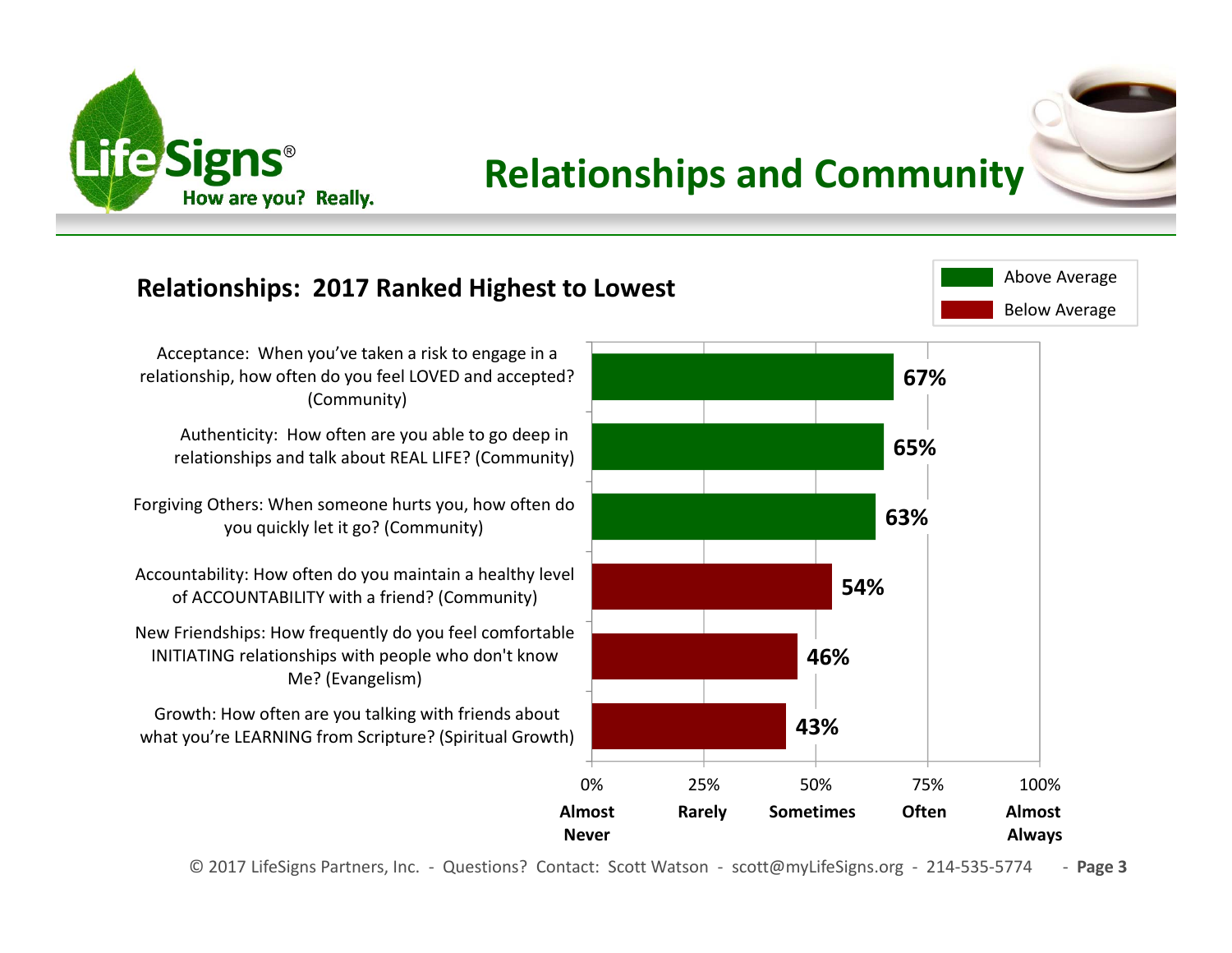

**Relationships and Community**



# **Small Groups: Frequency of Participation**

**Are you actively participating in a small group of some kind through the church?** (i.e., a LifeGroup, Bible study, serving group, etc.)

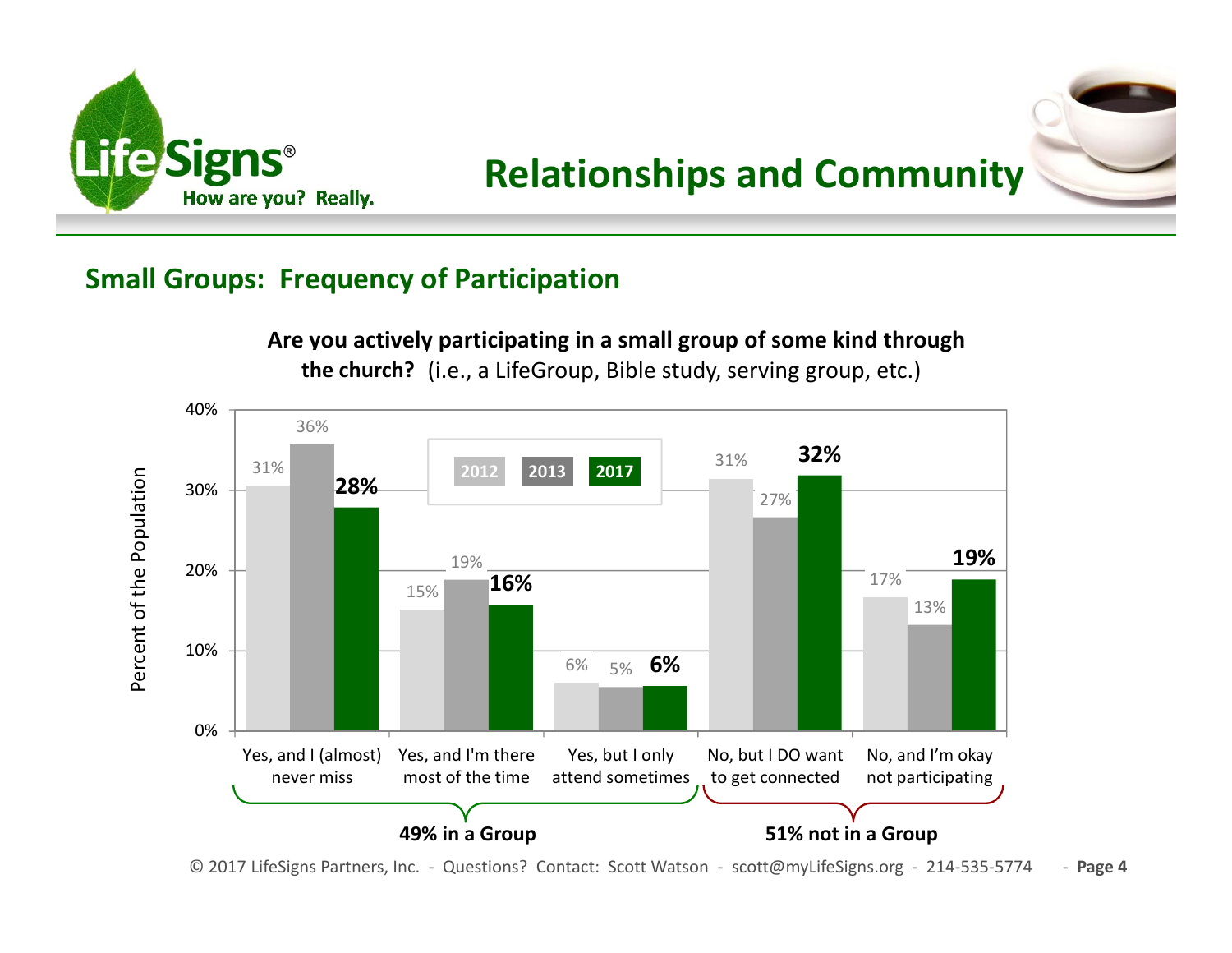

**Relationships and Community**

# **Small Groups: Depth of Relationships**



#### If you ARE in a small group at the church, what's it like? Honestly.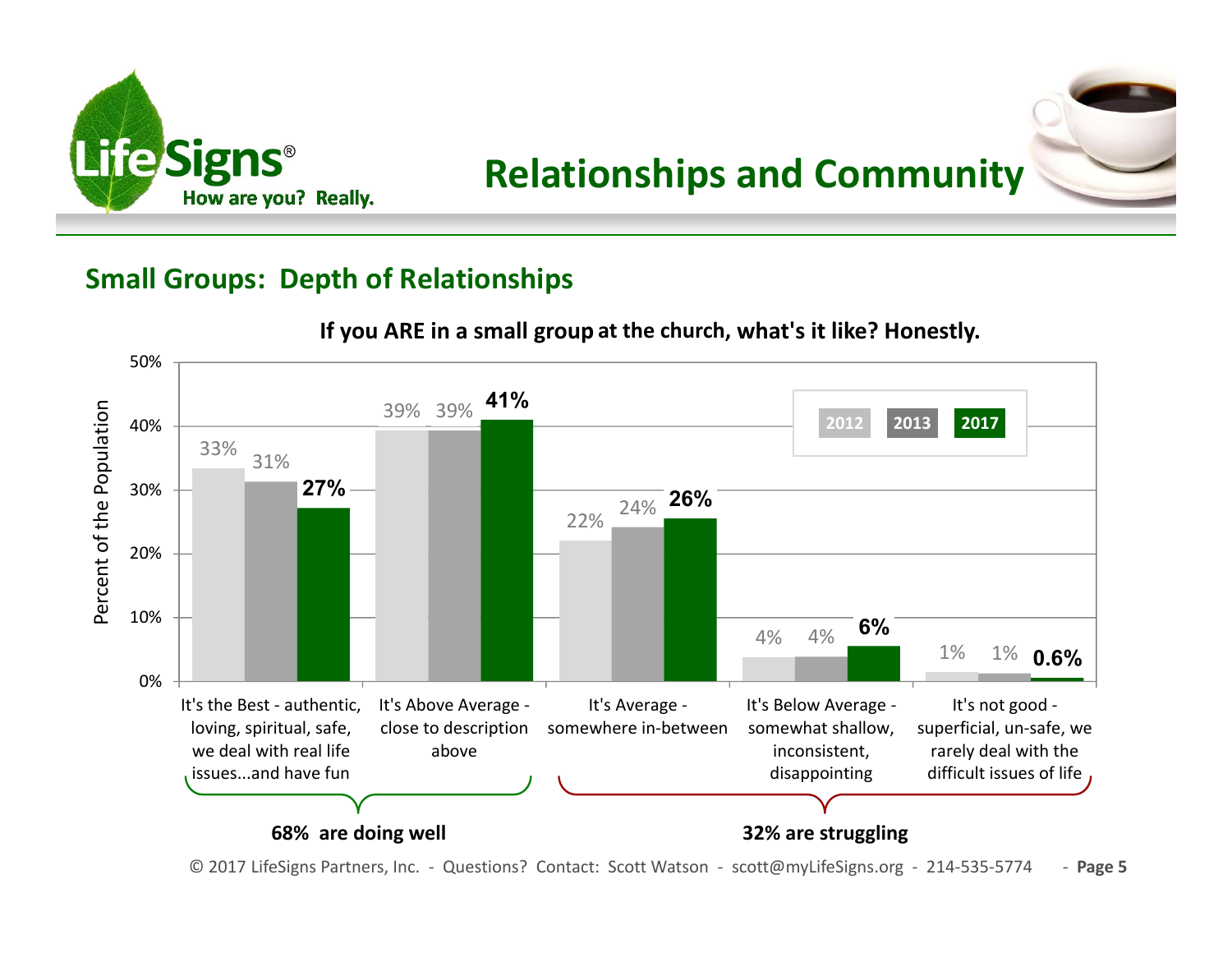





# **Small Group: If not, why not?**

**Question: "If you're NOT in a small group of some kind, why not? What's standing in your way?"** (check ALL that apply)

| $\mathbb{R}^n$ | 49% Doesn't work with my schedule, childcare, driving distance | $(42\% \text{ in } 2013)$ |
|----------------|----------------------------------------------------------------|---------------------------|
|                | ■ 31% It's just not a priority, don't have time                | (33% in 2013)             |
|                | ■ 21% I've tried before, had a bad experience                  | $(21\% in 2013)$          |
|                | ■ 20% My spouse doesn't want to                                | $(18\% \text{ in } 2013)$ |
|                | ■ 18% Don't know how to get connected                          | (24% in 2013)             |
|                | • 13% I'm just not into small groups                           | $(14\% \text{ in } 2013)$ |
|                | ■ 8% It's not worth the effort vs. the benefit                 | $(10\% \text{ in } 2013)$ |

See Appendix: 345 people provided "other" reasons for not engaging in a small group.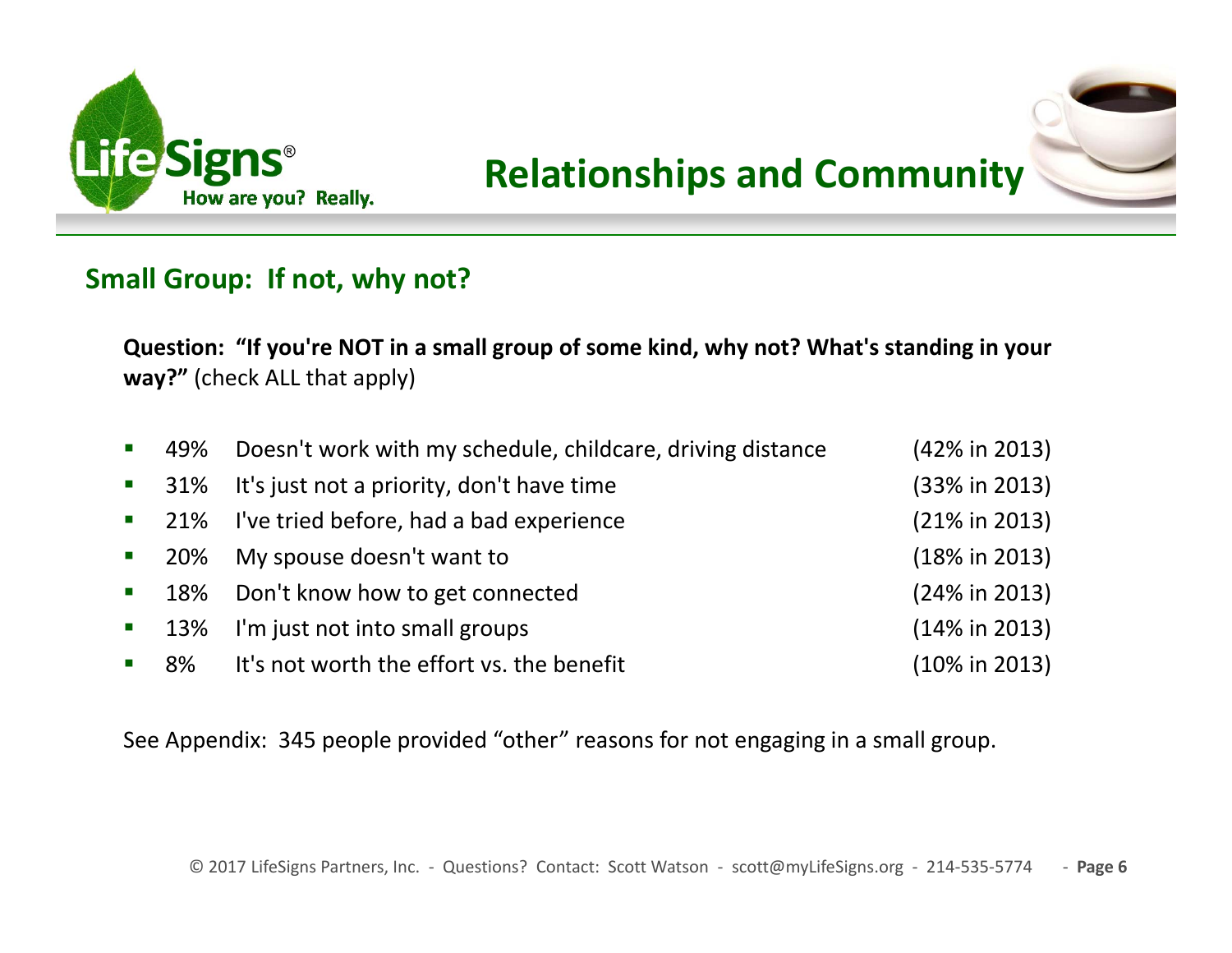



**Walking with Christ**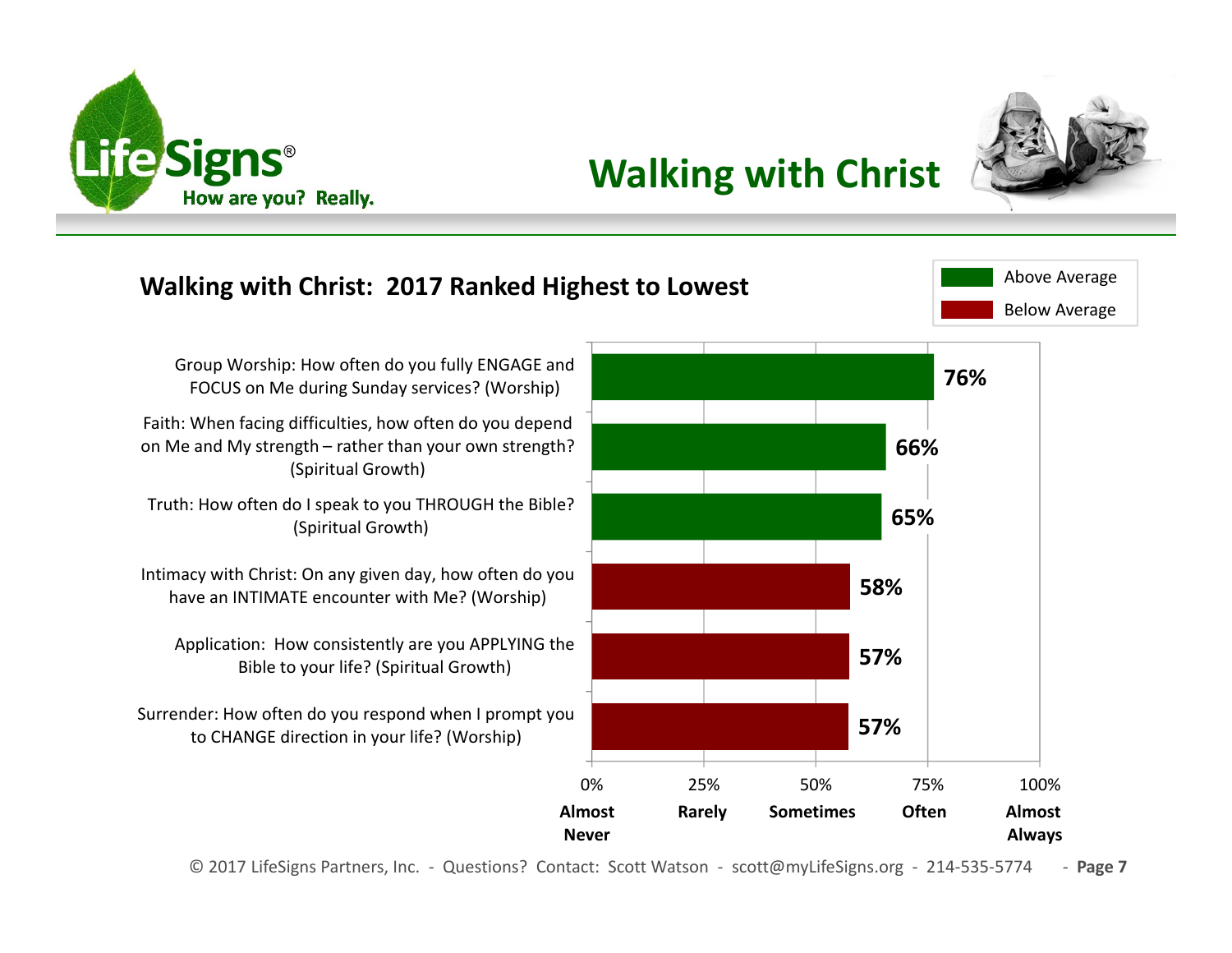



# **Assurance of Salvation**

**Question: "Salvation: Have you reached a point where you're certain you have a RELATIONSHIP with My son Jesus Christ – and that you're 100% forgiven and accepted?"** 

| ■ 1.6% said, "I'm just exploring"                                 | $(20 \text{ ea.})$ |
|-------------------------------------------------------------------|--------------------|
| $\blacksquare$ 4.7% said, "I'm well down the path"                | (59 ea.)           |
| ■ 13.9% said, "I'm at least 90% sure"                             | (176 ea.)          |
| ■ 79.9% said, "I'm 100% certain I have that kind of relationship" | $(1,011$ ea.)      |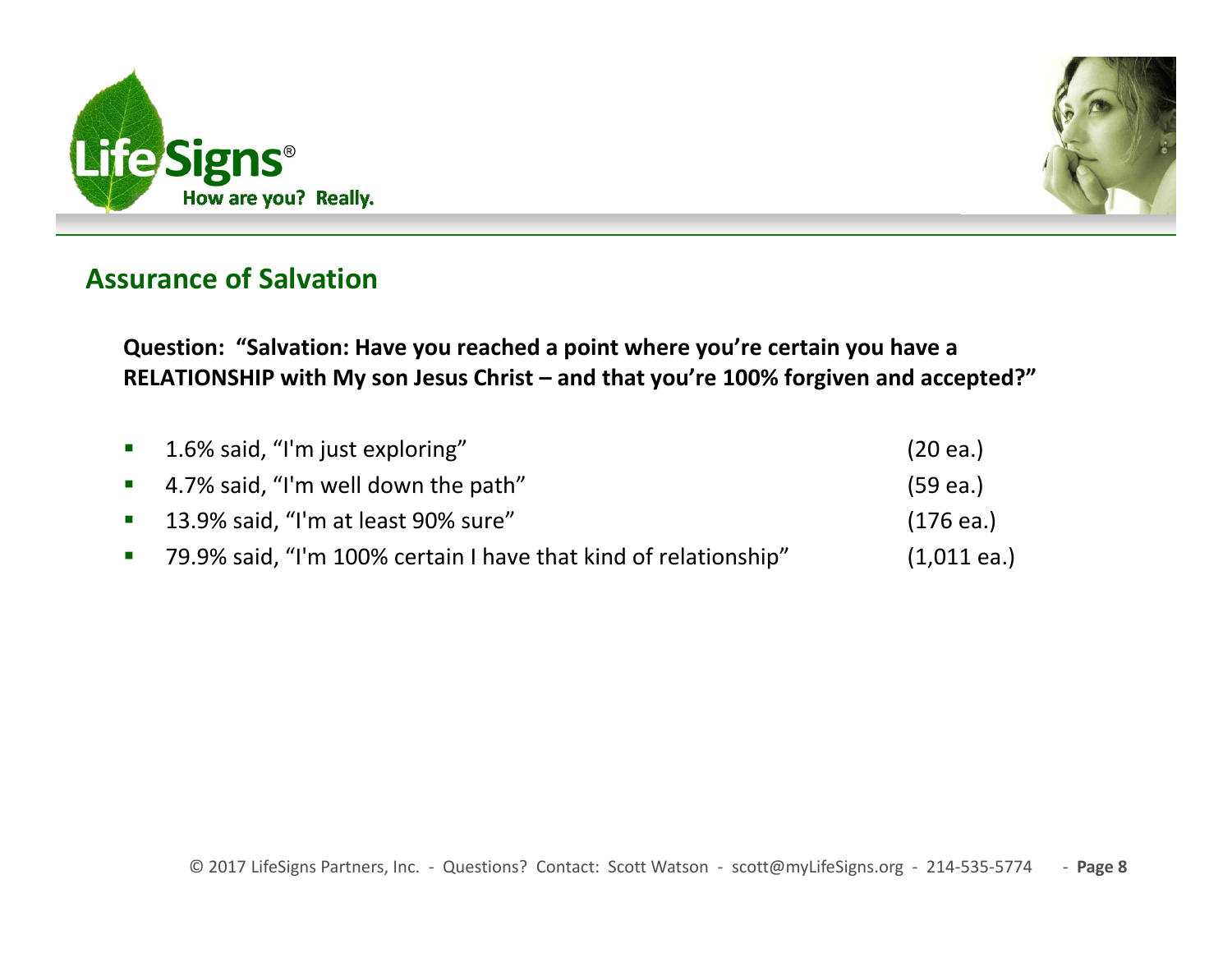

# **Money and Finances**

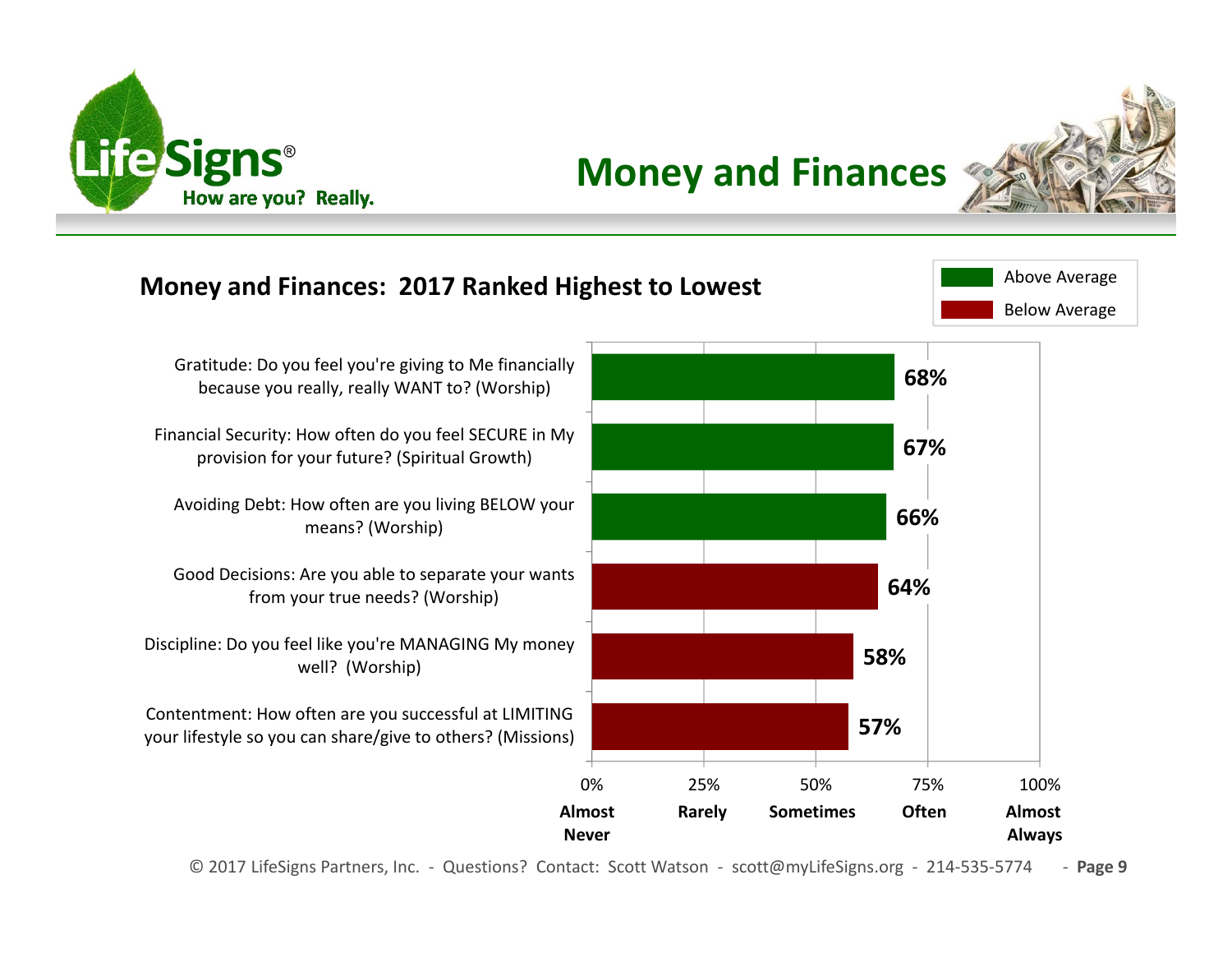







# **Desired Giving: How do you feel about your financial giving these days?**

(i.e., to My work with churches, ministries, the needy, etc.)

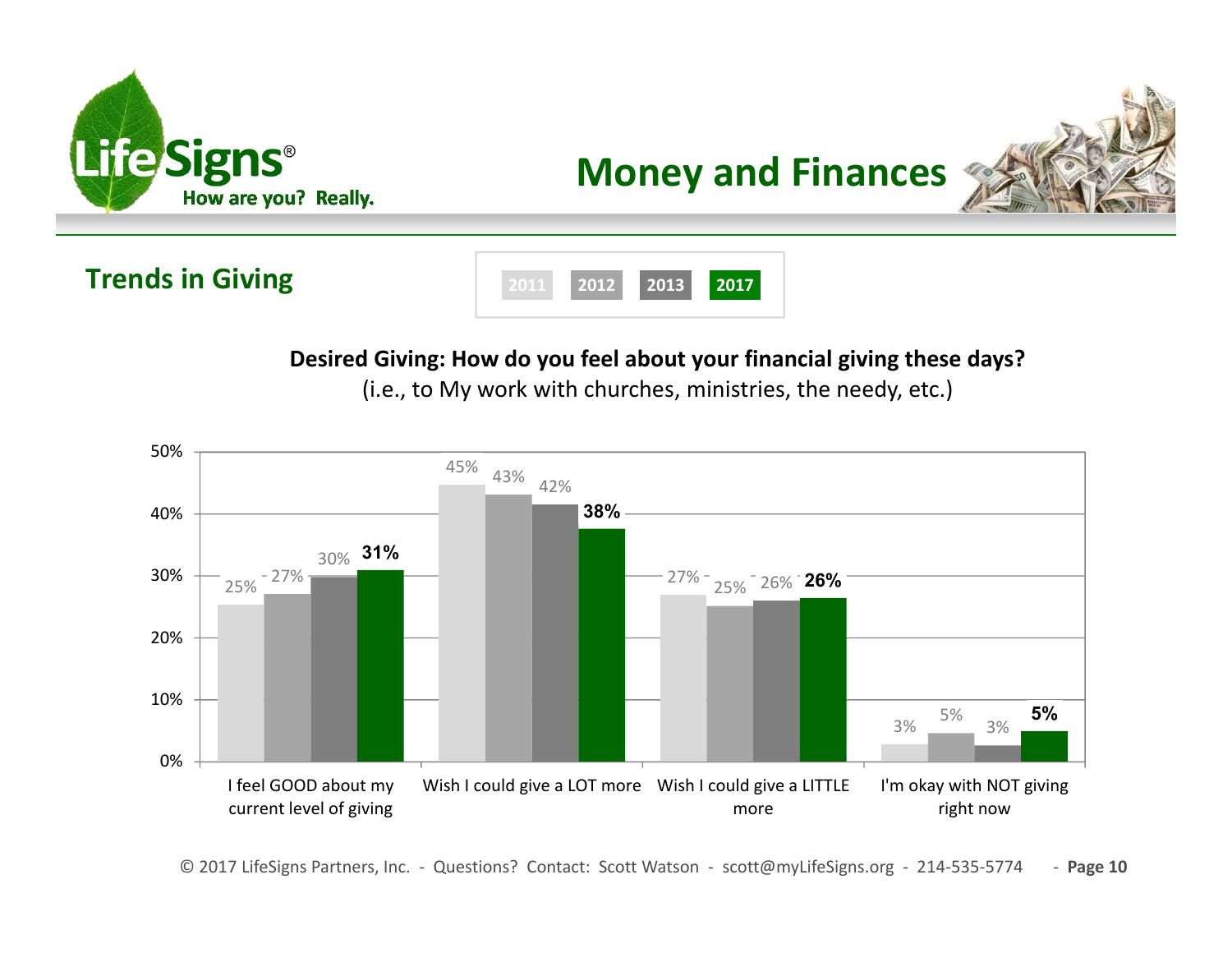

**Money and Finances**



# **Giving: If not, why not?**

**Question: "If you WANT TO give more, what's standing in the way? What makes it difficult?"** (check ALL that apply)

- П 41% Too much debt - so not able to give (42% in 2013)
- $\mathcal{L}_{\mathcal{A}}$ 39% My income has been reduced (44% in 2013)
- $\mathcal{L}_{\mathcal{A}}$ 21% It's just not a priority right now (20% in 2013)
- **C** 15% My spouse doesn't want to (14% in 2013)
- $\mathcal{L}_{\mathcal{A}}$ 12% I forget to give regularly (16% in 2013)
- $\blacksquare$ 9% I don't want to feel forced to give (10% in 2013)
- П 5% Not sure the church would use it well (5% in 2013)
- П 1% I don't know what the Bible says about giving

See Appendix: 339 people provided "other" reasons for not giving

© 2017 LifeSigns Partners, Inc. - Questions? Contact: Scott Watson - scott@myLifeSigns.o

- 
- 
- 
- 
- 

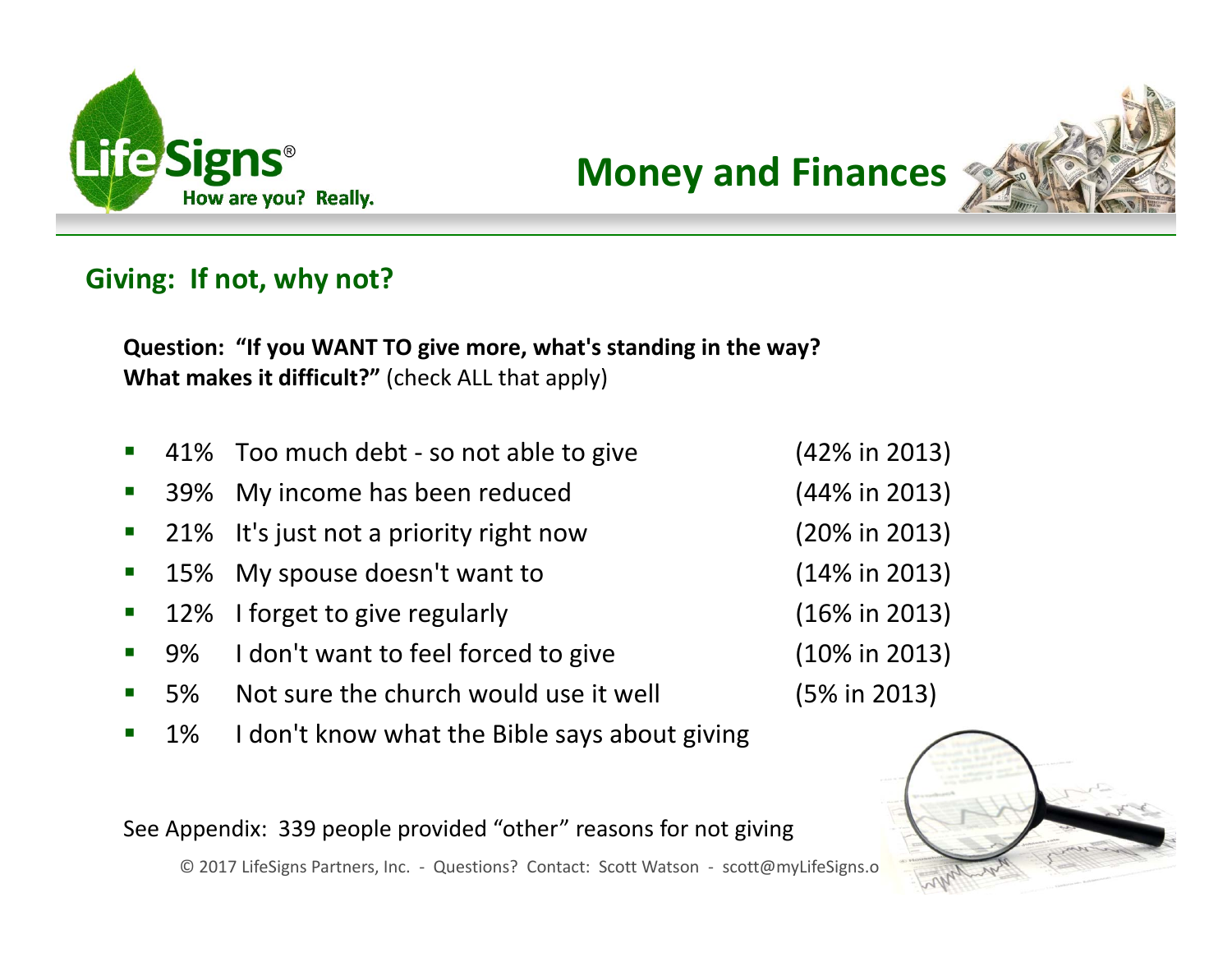



# **Trends in Serving**



**How often are you involved in serving inside the church?** (i.e., in a specific

ministry, using your gifts, making a difference, etc.)

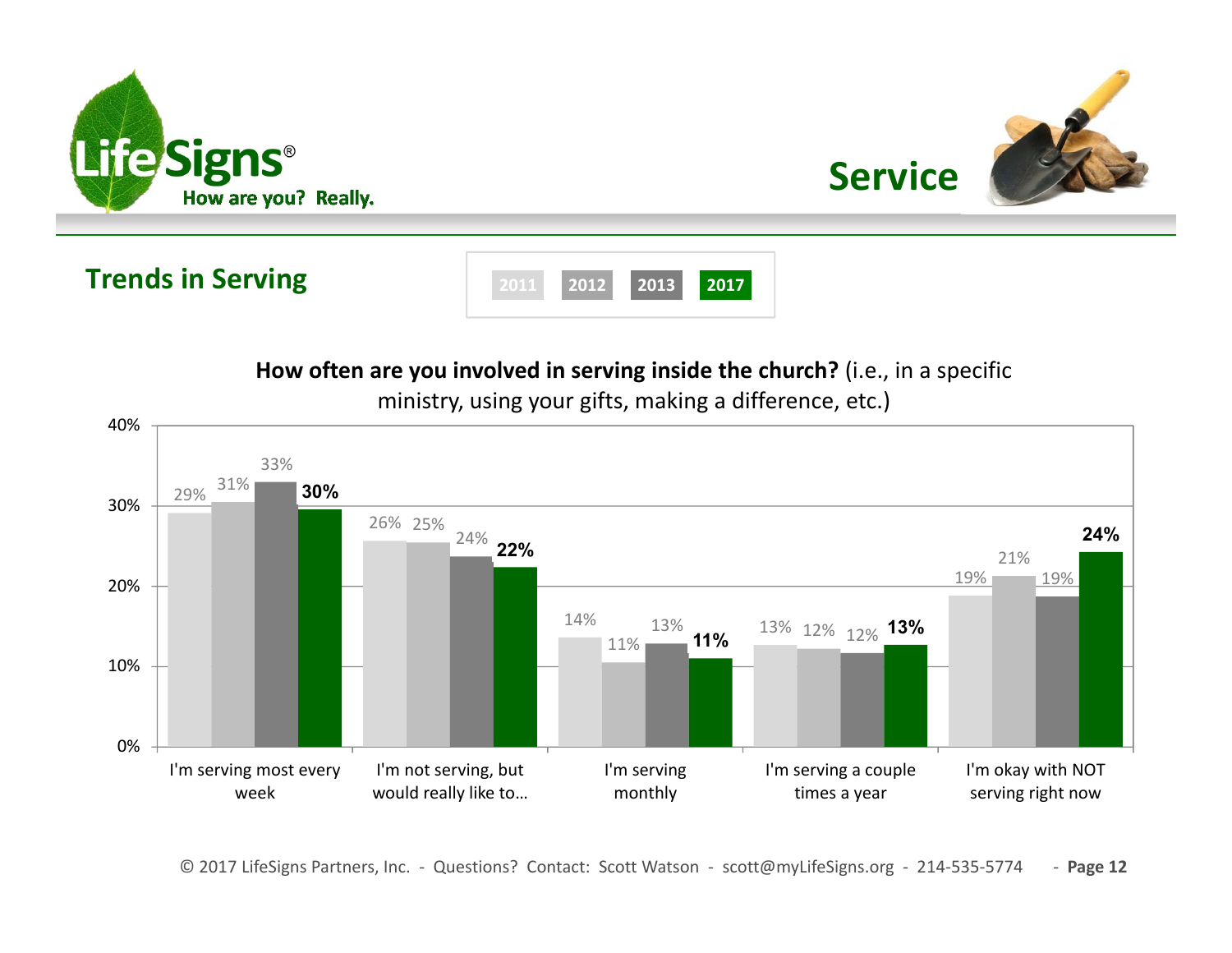



# **Serving: If not, why not?**

**Question: "If you're NOT currently serving as much as you'd like to, why not? What's standing in your way?"** (check ALL that apply)

|                  |                    | ■ 47% It's just not a priority, I have a full plate | (40% in 2013)             |
|------------------|--------------------|-----------------------------------------------------|---------------------------|
| $\blacksquare$   | 40%                | Just don't have the time                            | $(31\% \text{ in } 2013)$ |
|                  | $\blacksquare$ 35% | Not sure how to get started                         | (38% in 2013)             |
|                  |                    | ■ 11% I tried before and had a bad experience       | $(14\% \text{ in } 2013)$ |
| $\blacksquare$ . | 4%                 | My spouse doesn't want me to                        | $(5\% \text{ in } 2013)$  |
|                  | 2%                 | It's not worth the time/effort                      | $(2\% \text{ in } 2013)$  |

### See Appendix: 297 people provided "other" reasons for not Serving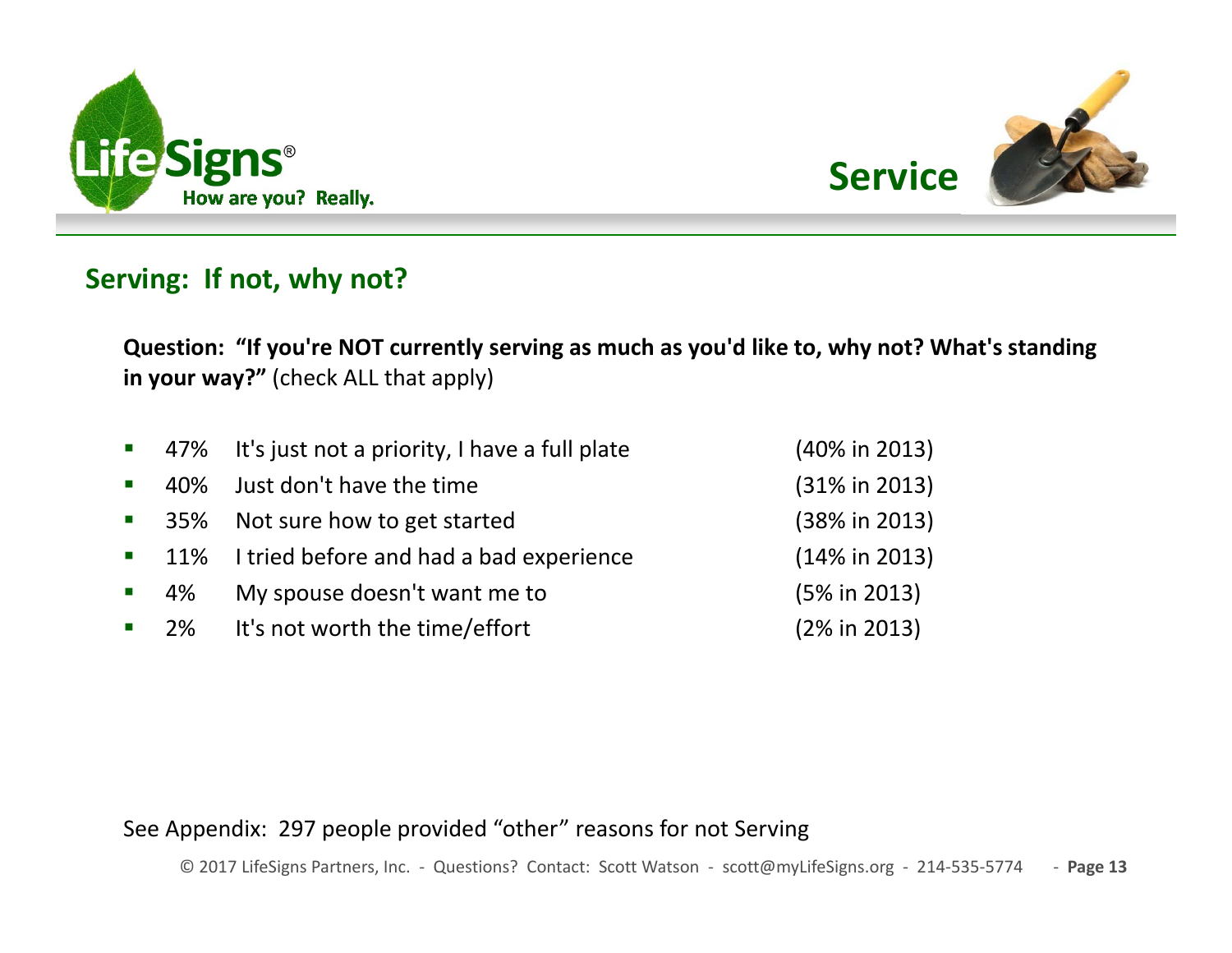



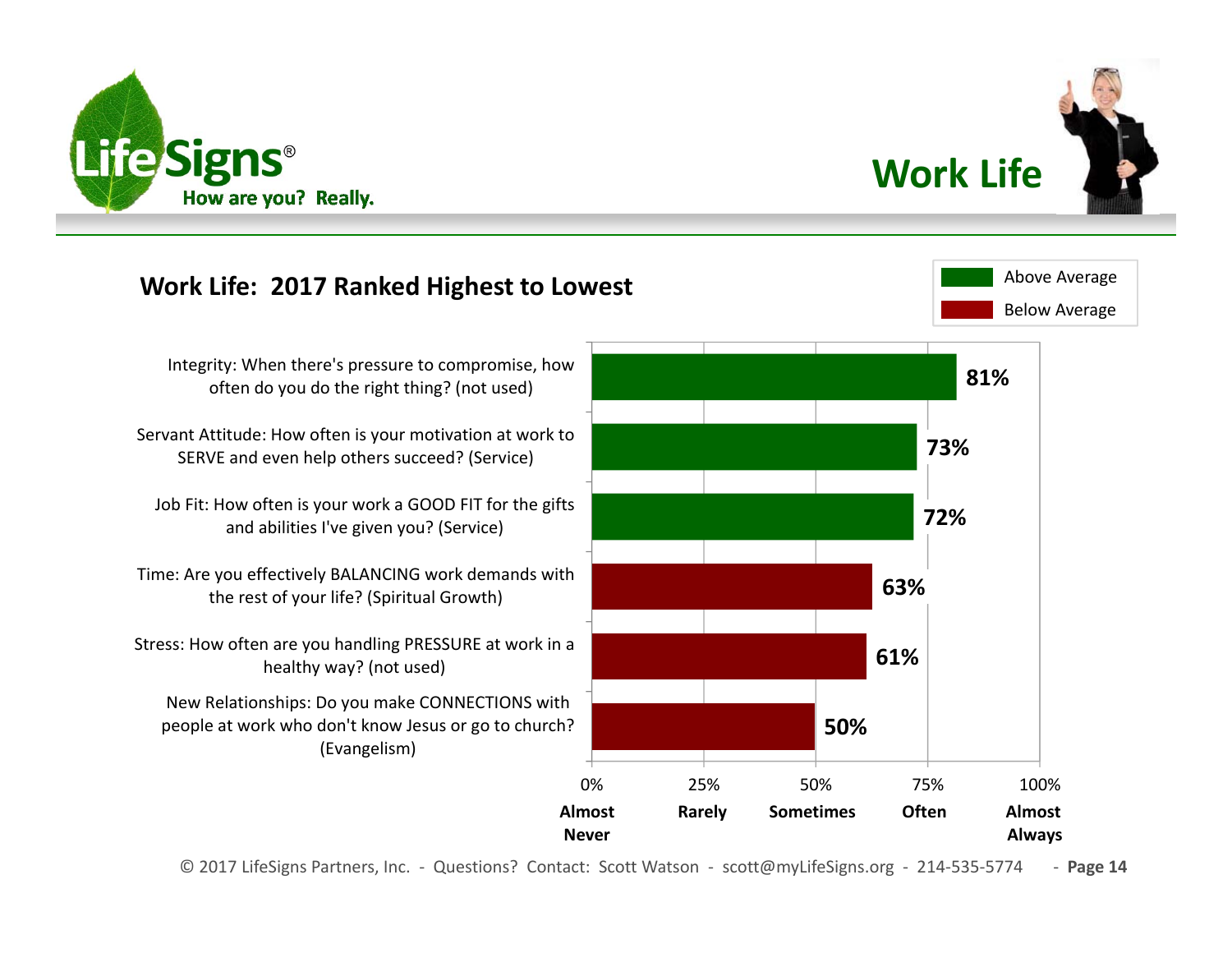



Below Average

Above Average

# **Married Life**

# **Married Life: 2017 Ranked Highest to Lowest**

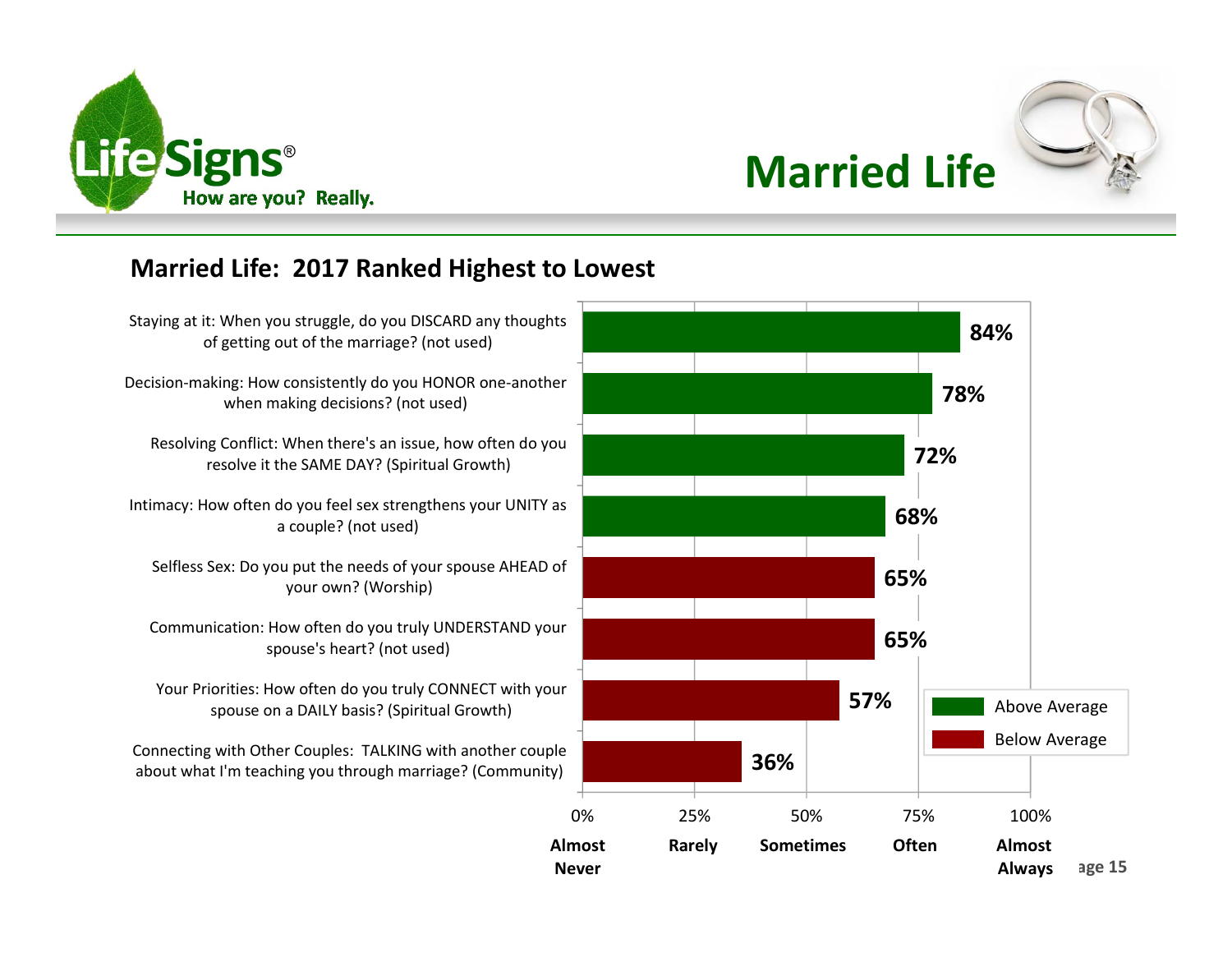

| Parenting |  |
|-----------|--|
|           |  |

Below Average

Above Average

# **Parenting: 2017 Ranked Highest to Lowest**

Being an Example: How consistently are you able to MODEL living by faith with your kids? (not used)

Communication: How often do your kids OPENLY share their struggles, fears, and dreams with you? (not used)

Discipline: When your kids mess up, how consistently are you addressing the HEART—not just the behavior? (Spiritual Growth)

Following Christ: Are your children deliberately CHOOSING to follow My son, Jesus Christ? (not used)

Purpose: Does it seem your kids want to live for something GREATER than themselves? (Missions)

Teaching Truth: Are your kids willing to DISCUSS and APPLY the Bible to their life? (Spiritual Growth)

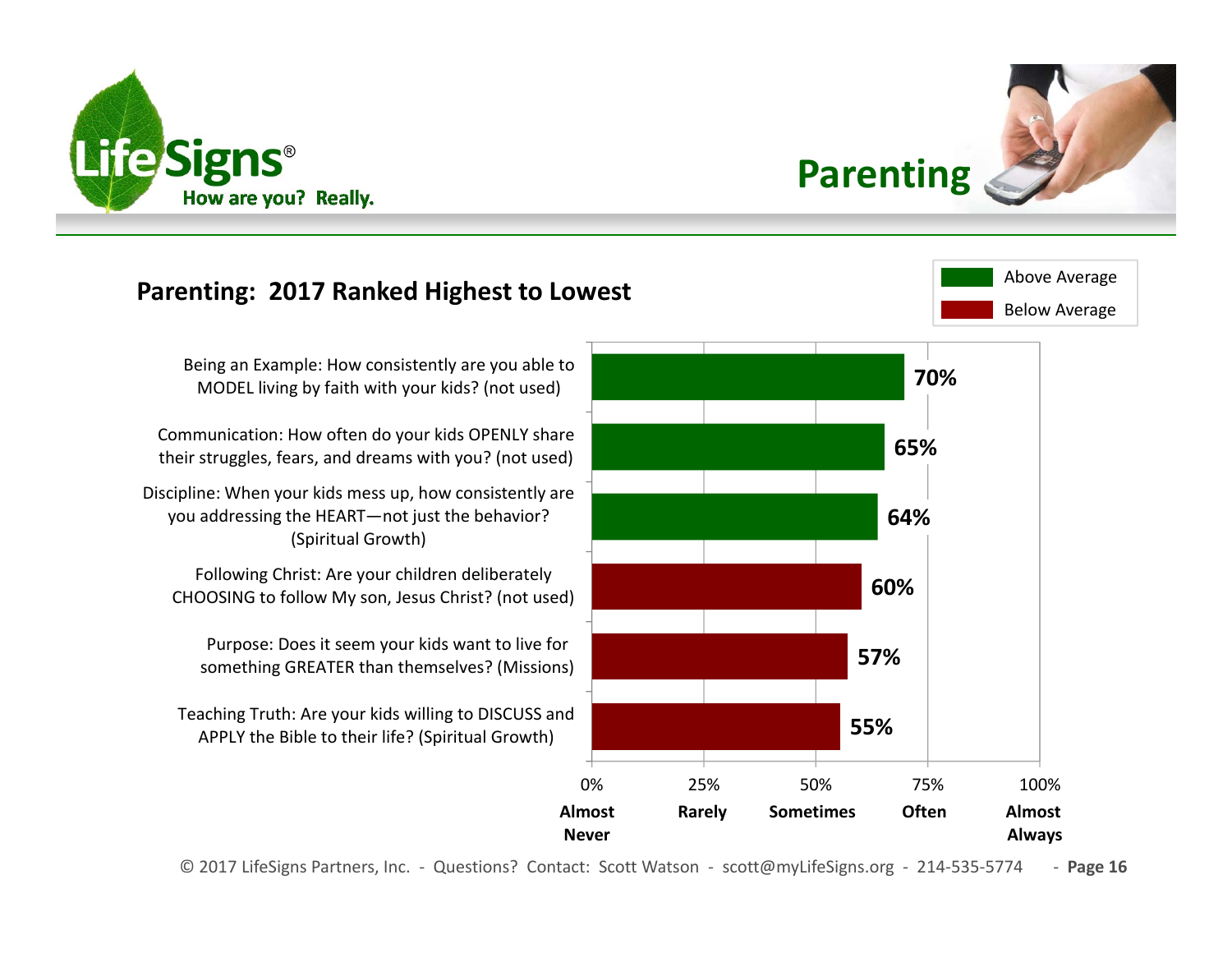



# **Hurtful Habits: Specific struggles**

**32% (315 ea.) opted-in to Hurtful Habits module 6% (63 ea.) have a friend/loved-one struggling**

#### **"What negative behaviors have you feeling stuck, trapped, or defeated?**

(i.e., anything goes: food, alcohol, drugs, porn, sex outside of marriage, shopping, weed, pain killers, heroin, escapism, etc.)

#### **Many people have more than one struggle:**

- 140 people Food: overeating, comfort, binging, junk food,  $\blacksquare$ sugar, caffeine, body image, eating disorder, exercise, dieting Percent of the Population Percent of the Population
- $\blacksquare$ 128 people – porn, lust, masturbation, sexting
- $\blacksquare$ 71 people – alcohol, drugs, nicotine, prescriptions
- $\blacksquare$ 30 people – sex outside marriage: adultery, immorality
- $\blacksquare$ 23 people – escapism, isolating, social media, TV
- п 17 people – shopping, excessive spending
- $\blacksquare$ 6 people – depression, anxiety, codependency

**32%18%26%19%**20%30%40%**Over the last several months, HOW OFTEN are you engaging in these hurtful habits or destructive behaviors?**

**6%**0%10%Usually, every Several times day a weekMost every A couple times One time or weeka monthno longer

See Appendix: 42 other struggles (i.e., anger, pride, shame, homosexuality, hoarding, etc.)